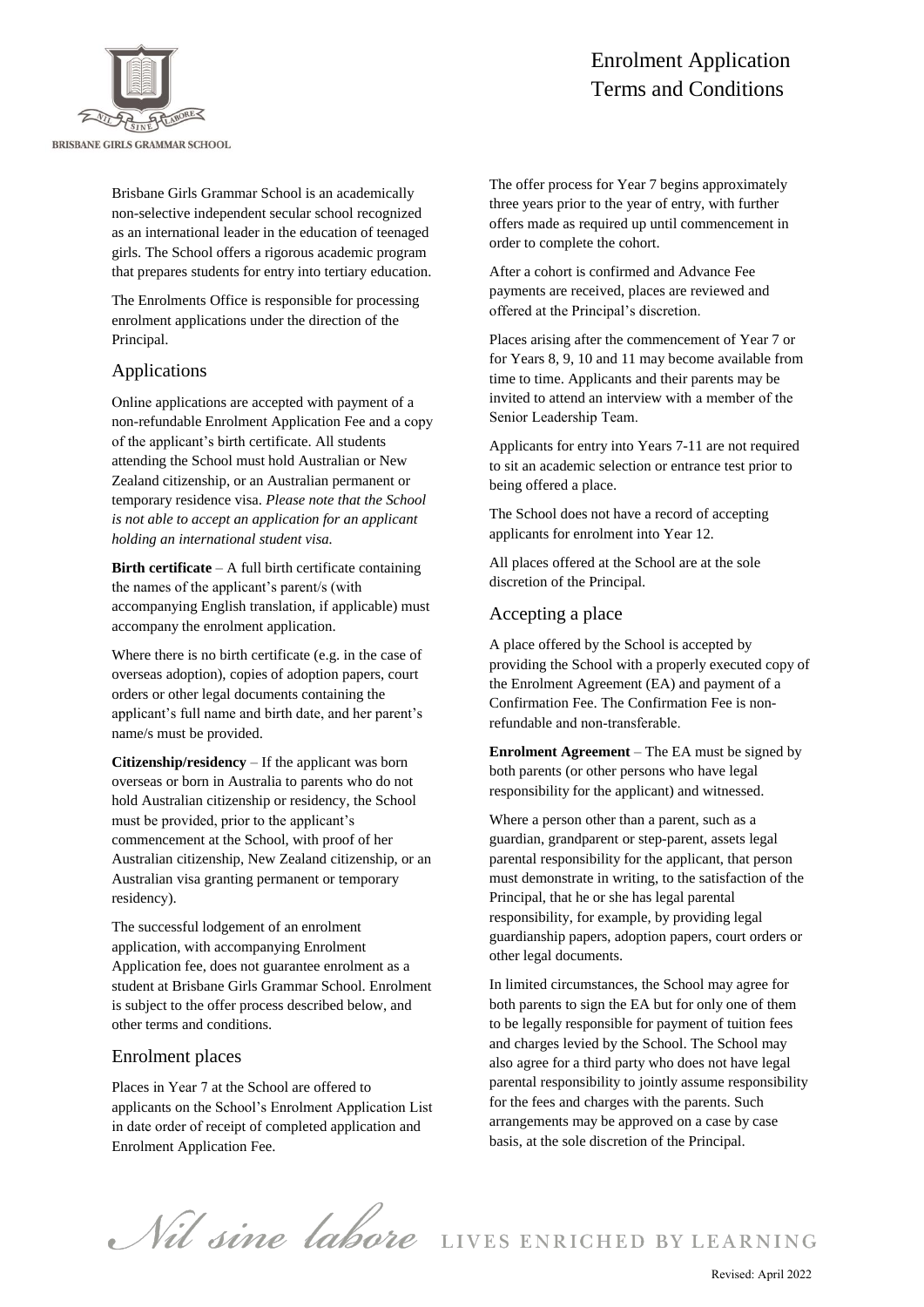At the Principal's sole discretion, the School may agree for the EA to be signed by only one parent, such as where:

one parent is deceased, or

<u>report to the Board of Trustees and Trustees and Trustees and Trustees and Trustees and Trustees and Trustees</u>

 the parents are separated or divorced and a court order or other legal document acceptable to the School grants sole parental responsibility to one parent.

Where a person who has legal parental responsibility for the student objects to the enrolment, the enrolment cannot proceed.

# Required documentation

All offers of places in Years 7-11 are conditional upon receipt of the following documents, if and when requested by the School:

**School reports** – The provision of school reports and NAPLAN results demonstrating successful completion of the prior two years of education at an Australian school (or an equivalent overseas school where the main language of instruction is English) to a standard that will not disadvantage the applicant upon enrolment in the School's academic programs.

**Proof of English language proficiency** – All applicants must be proficient in English language appropriate for the entry year level to ensure their readiness to successfully meet the curriculum demands of the School. An applicant who is unable to demonstrate English language proficiency based on her school reports must provide a certificate of English fluency from the Australian Education Services [\(www.aeas.com.au\)](http://www.aeas.com.au/). The minimum level required for entry into each year level at the School is as follows:

- Years 7 and 8: Stanine 5 across the five skill areas on the AEAS test
- Years 9 and 10: Stanine 6 across the five skill areas on the AEAS test
- Years 11 and 12: Stanine 7 across the five skill areas on the AEAS test

If an applicant has not demonstrated the required minimum level prior to the date on which the Advance Fee is due, the offer of a place at the School will be withdrawn and the place offered to the next applicant.

**Other documentation** – Any other information relevant to the education or welfare of the applicant including, but not limited to:

- psychologist, psychiatrist or medical reports;
- educational or IQ testing results;
- learning plans; and/or
- court orders or parenting plans.

#### Changes to enrolment applications

The School must be notified of any change to the parent's contact details provided on the enrolment application.

The Enrolments Office will contact the parents by email with information pertaining to the enrolment application.

If correspondence is unanswered and the School is unable to contact the parents, the applicant's place on the School's Enrolment Application List will be forfeited.

The parent should advise the School of any change sought to the proposed entry year as soon as possible. If the offer process for the entry year sought has commenced, an offer of place cannot be guaranteed.

# Advance Fee payment

Parents are required to pay an Advance Fee in the month of March prior to the year of entry. The Advance Fee is non-refundable and is credited to the first term's Tuition Fee.

At any time after the Advance Fee has been paid, should parents cancel the enrolment before the commencement of Term 4 in the year prior to commencement, the Advance Fee will be forfeited to the School as fees in lieu of notice. If parents cancel the enrolment after the commencement of Term 4, a full Term 1 fees will be payable by the parents as fees in lieu of notice.

#### House allocation

The year prior to entry, future students are placed in one of the School's nine Houses. Future students or their families are not able to choose a House, although the School will endeavor to maintain close family connections. The final decision on all House allocations rests with the Principal.